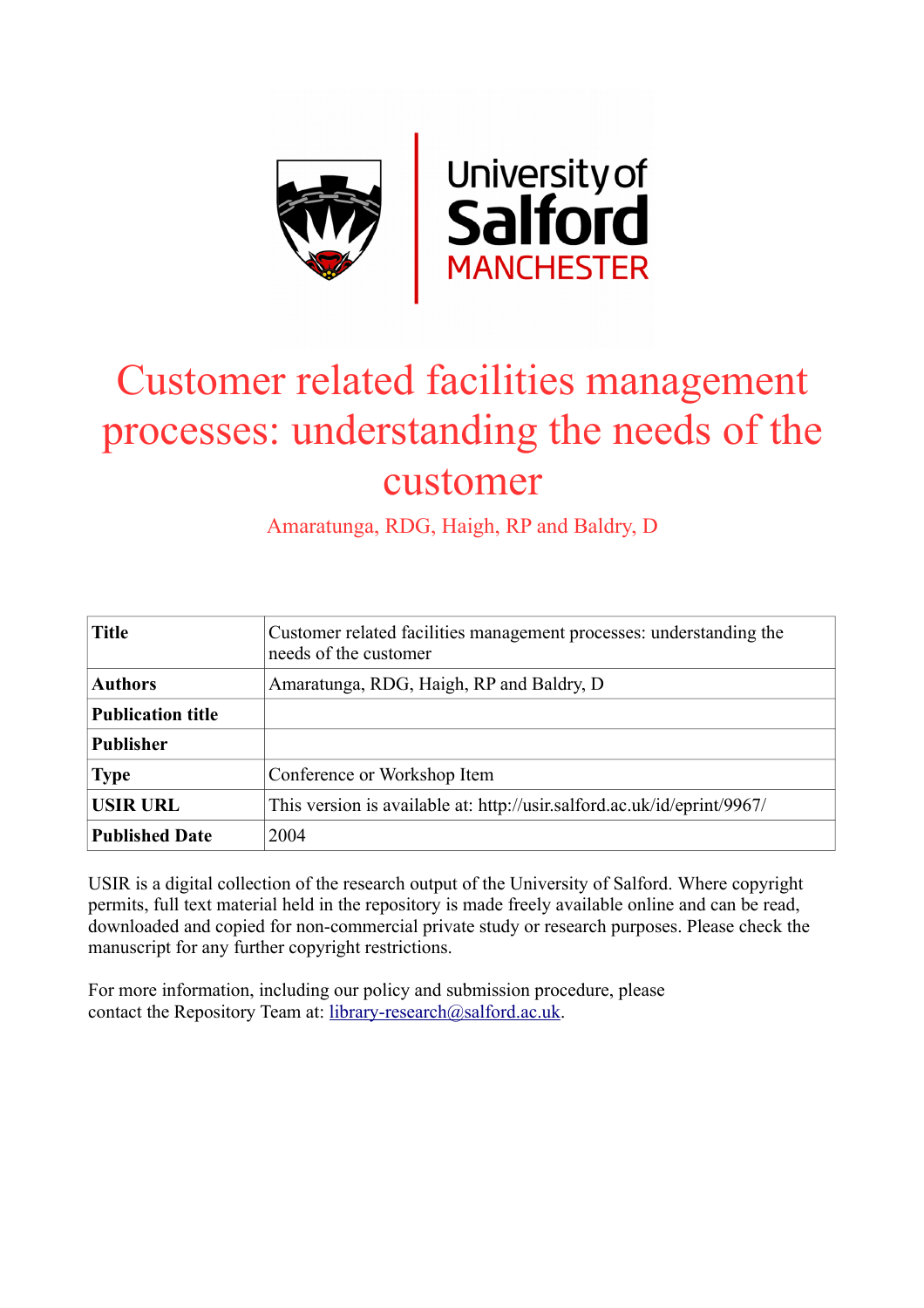# **CUSTOMER RELATED FACILITIES MANAGEMENT PROCESS AND ITS MEASUREMENT: UNDERSTANDING THE NEEDS OF THE CUSTOMER**

**Dilanthi Amaratunga David Baldry Richard Haigh**  Research Institute for the Built and Human Environment The University of Salford

# **ABSTRACT**

In the past, organisations could concentrate on their internal capabilities, emphasising product performance and technology innovation. Organisations that did not understand their customers' needs eventually found that competitors could make inroads by offering products or services better aligned to their customers' preferences. Many Facilities Management organisations today have a mission focused on the customer, and how the organisation is performing its customers' perspective has become a priority for the organisational management. How the FM organisation is performing through the eyes of its customers has therefore become a priority issue for facilities managers. This captures the ability of the organisation to provide quality goods and services, the effectiveness of their delivery, and overall customer service and satisfaction. It places importance on the organisation's ability to achieve its vision, and how it wants to be seen by its customers. This paper will discuss some of the important FM customer related processes and mechanisms associated with its measurement identified through a series of case studies carried out as part of a major research study.

**Keywords:** customer satisfaction, facilities management, performance measurement

# **CUSTOMER REQUIREMENTS ASSESSMENT IN FACILITIES MANAGEMENT**

Customers are the most wanted people of today. Without them, there will be no market for services, no reason for enterprise, no income, no profit and no survival. Successful businesses today ask their customers what they really want and listen to the answers.

Within the FM setting, customer requirements assessment captures the ability of the FM organisation to provide quality services, the effectiveness of their delivery, and overall customer service and satisfaction. Many FM organisations, today have a mission focused on the customer requirements and how the organisation is performing from its customers' perspective and in satisfying its customers has become a priority for facilities managers. Mission and vision statements routinely declare their goal: "*Our customers are the focus of all we do and our customers' success is our success*", "*We understand our customers anticipating and exceeding their needs*", "*Seek close and durable relationships, partnering for the long-term*" and to provide "*Effective services to an establish effective partnership with external customers*". The current business trends demand that facilities managers translate their general mission statement on customer service into specific organisational processes that reflect the factors that really matter to customers. In a public organisation model the principal driver of performance is different than in the strictly commercial environment: for example customer and stakeholder interests take prominence over financial results. In general, public organisations have a different, perhaps greater, stewardship/fiduciary responsibility and focus than do private sector FM entities.

The re-focus of strategies onto customers instead of products has been undertaken in many of the case study organisations, as identified elsewhere in the paper. At the same time, there has been increasing recognition that the value created by an organisation is dependent on the satisfaction of employees as well as satisfaction of customers.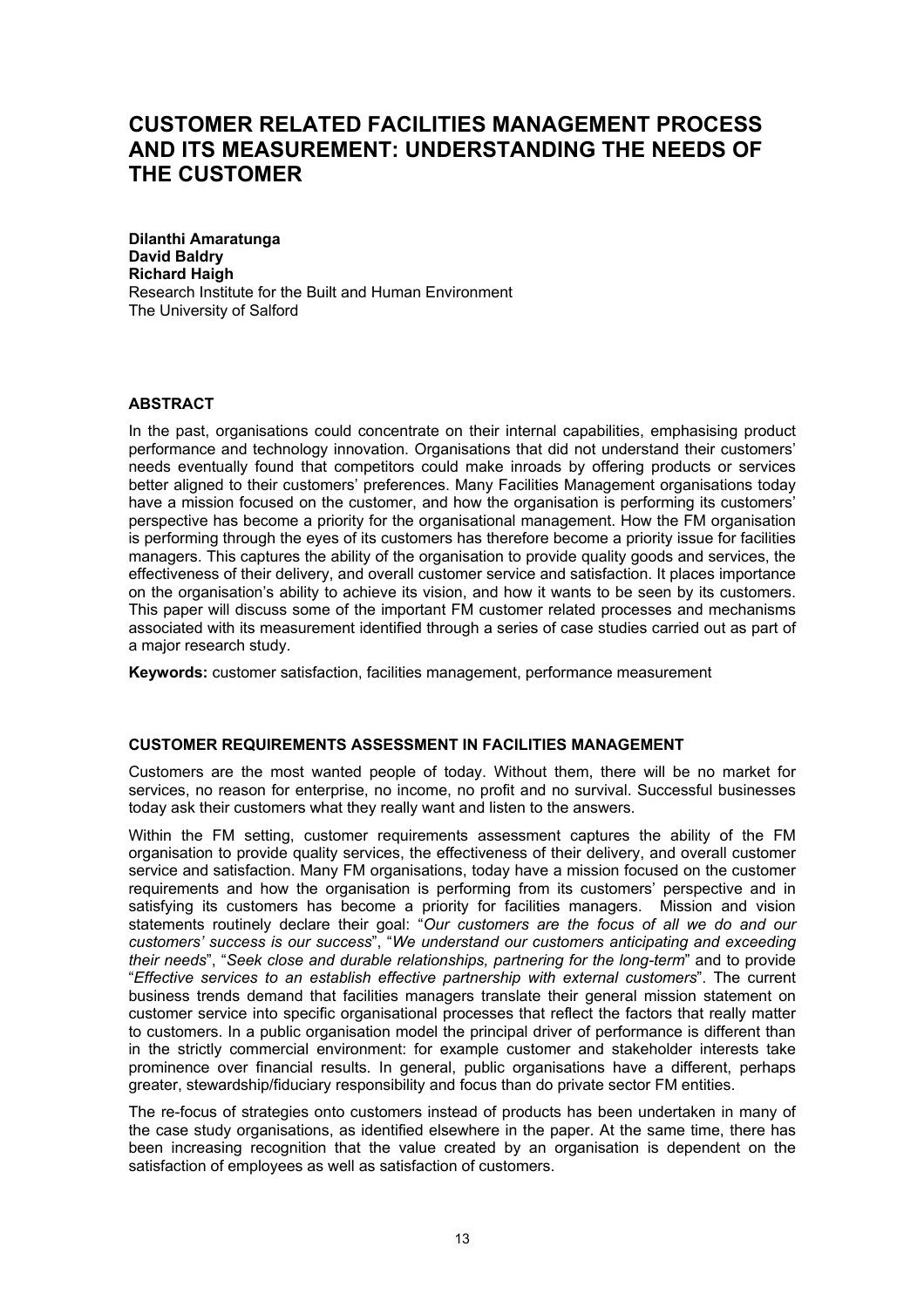The virtues of becoming closer to the customer have been promoted in the business literature for some time (Naumann and Giel, 1995). It seems ironic then that many organisations didn't really understand what attributes are most important to customers. In fact, the process of initially identifying attributes is typically referred to as "discovery".

# **MEASURING FACILITIES MANAGEMENT CUSTOMER SATISFACTION**

Customer related performance measures describe the way in which value may be created for customers and how customer demand for this value is to be satisfied. As already noted, customer relations represent a significant area of concern for facilities managers and indicate a need for performance measures which can adequately reflect important customer oriented factors. Customers' concerns tend to fall into four categories: time, quality, performance and service (Kaplan and Norton, 1992) and consist of measures relating to the most desired customer requirements. This part of the process is considered as the heart of the organisation. If the organisation fails to deliver the right products and services for cost effectively satisfying customer needs on the both short and long term, revenue will not be generated, and the business will wither and die. In this context, facilities managers should have a clear idea of their customer and business segments, and should select a set of core outcome measurements for those targeted segments. These outcome measures should represent the targets for an FM organisation's product and service development process.

# **RESEARCH METHODOLOGY**

In order to explore issues which describe an understanding of the needs of the FM customer, a review of the literature was the initial step and this included an in-depth examination of literature relating to customer satisfaction and its management in organisations in general and in FM organisations in particular. Further, authors agreed the "case study" approach is the research strategy that matches better with the characteristics of the study. The preference of the case study strategy derives from the fact that the main research question in this work is in the form of "what". This allowed an in-depth investigation of the concepts of process thinking in FM in its real life context. A multi-dimensional case study survey across a number of sectors was carried out.

Table 1 outlines the eight case studies which were investigated (it is worthwhile to note that the abbreviations listed in the following table were used throughout this research to refer to the relevant case studies due to confidentiality of information associated with the case studies) (See Amaratunga (2000) for detailed information on case studies):

| <b>Industry sector</b>           |  |  |  |
|----------------------------------|--|--|--|
| Public sector - Health           |  |  |  |
| Public sector - Health           |  |  |  |
| Public sector - Health           |  |  |  |
| Public sector - Higher Education |  |  |  |
| Public sector - Higher Education |  |  |  |
| Public sector - Higher Education |  |  |  |
| <b>Financial sector</b>          |  |  |  |
| Semi government sector           |  |  |  |
|                                  |  |  |  |

Table 1: Case study organisations

The decision to carry out a multi-dimensional case study survey across a number of sectors as identified in Table 1 was influenced by evidence from the literature survey that management perceptions of the role of facilities can vary considerably according to the type of business and the environment of the particular business sector. There is also the possibility that by confining the study to a particular sector not enough cases would be found to develop theory. The decision to extend the study to cover multi sector case study applications was also influenced by the fact that the process would strengthen external validity.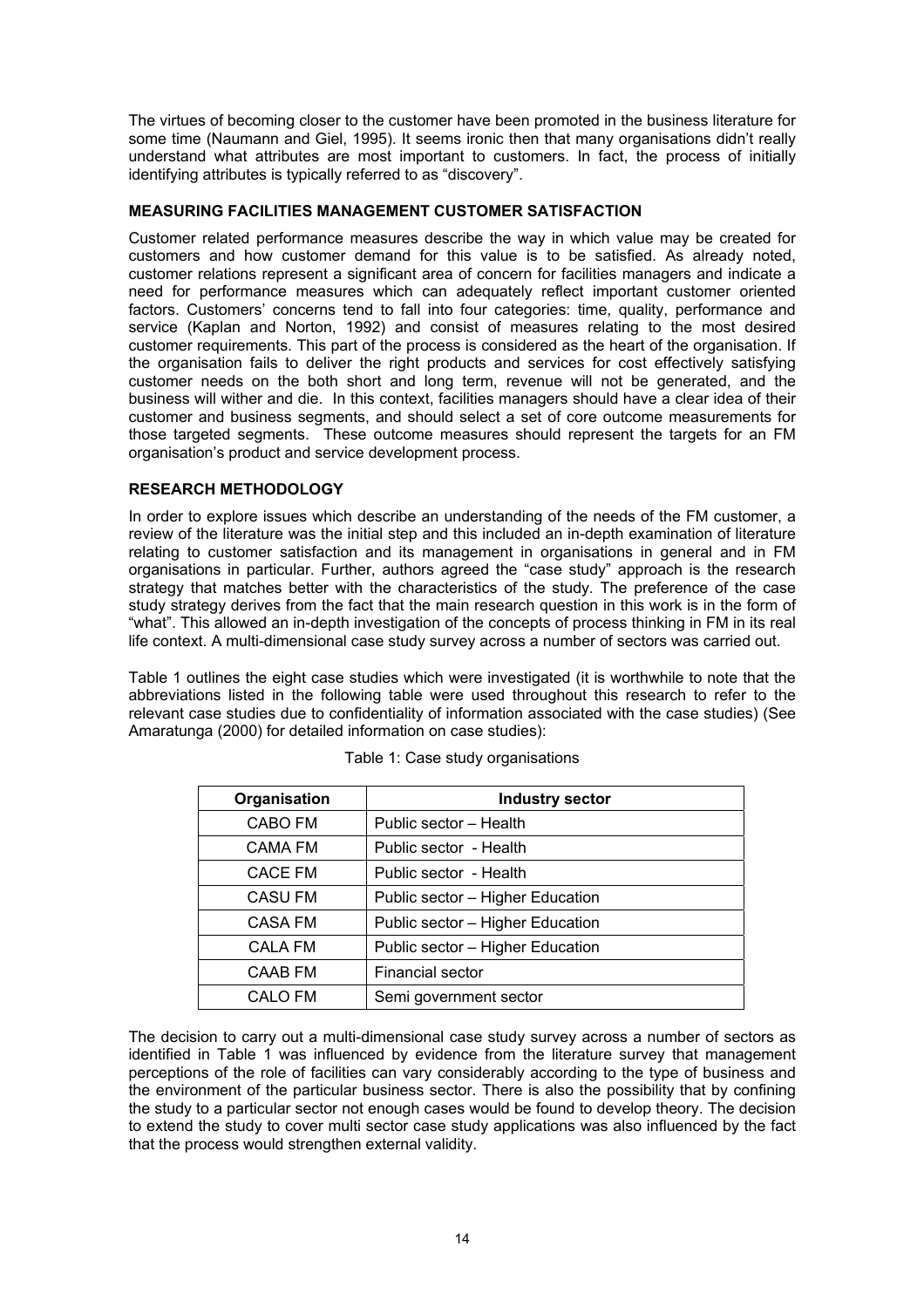Within any FM organisation there are a number of customer-related critical success factors that require focused management attention to ensure requirements and expectations of the customers are met as effectively as possible while accommodating cost efficiency issues. In this context, preceding sections identify different FM customer related critical success factors and associated measurement techniques exposed identified through this study.

# **EXPLORING CRITICAL SUCCESS FACTORS AND ASSOCIATED MEASUREMENT TOOLS FOR MEASURING CUSTOMER RELATED PERFORMANCE IN FACILITIES MANAGEMENT**

# **1. Quality**

This is the customer's satisfaction with the quality of services delivered. Users of facilities services within organisations may view FM as a monopolistic supply, with quality and value being dictated by managers who are out of touch with the needs of the occupiers and the external customers who are unable to claim compensation for poor service. Schonberger (1990) proposes, "*each function in a business should be a customer of the next in chain*", and advocated the use of the internal customer culture in order to improve service relationships between functions, eliminating internal conflict, enabling organisations to turn their competitive energy outwards – "*we should be fighting the enemy not ourselves*". Front line employees who deal with external customers need support from service suppliers within their own organisation, and the total quality of the delivery chain is only as good as the individual links within it. Quality is an intrinsic part of customer service and yet quality evaluations are "*not made solely on the outcome of the service, they also involve evaluations of the process of the services"* (Parasuraman et al, 1985).

The primary focus of facilities customer service is to ensure that the customer derives maximum value from the service provision (Madeley, 1996). Albrecht and Zemke (1985) developed the customer service triangle as shown in Figure 1.



Figure 1: Customer service triangle [Source: Adapted from Albrecht and Zemke (1985).

In the above diagram, facilities strategy represent a statement of competitive advantage and value to customers, facilities systems represents processes, quality control, information and productivity, and facilities team represents facilities service provider teams.

The assessment programme of CACE FM was consistent with and supported CACE's core values and critical success factor strategies as listed in the CACE business plan, in customer orientation which measures how business decisions and actions are responsive to the customer's needs. In this sense, CACE FM captured information from its customers relating to quality of products and services delivered by its Facilities Directorate, degree of shared commitment among participants, implementation of best practice initiatives, and information on work environment quality.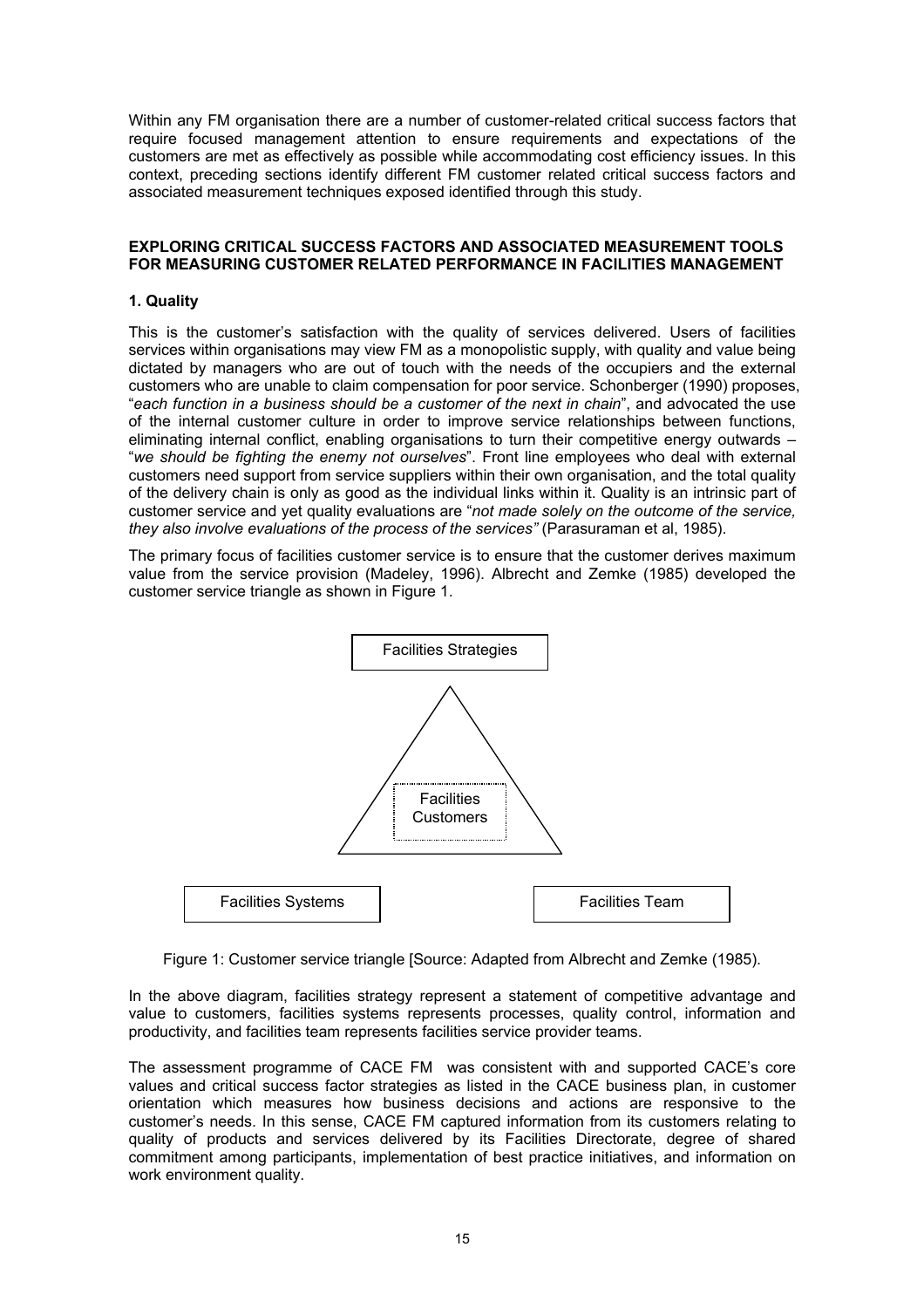Superior image of the services provided was a major theme within CALO FM. CALO FM communicated and demonstrated its reputation for quality of the service provided and innovation in order to maximise the perceived value to the customer: "*We need a brand image that positions us as an innovator*".

#### **Measures for quality**

The objective is to measure the service provided and it assesses how well the FM organisation manages its relationships with its customers and is a key indicator of the amount of emphasis and effort the FM organisation places on the satisfaction of its customers.

*Customer satisfaction measures* provide feedback on how well the organisation is doing and relates the extent of internal and external customer satisfaction with the quality of the information and services provided. The importance of customer satisfaction probably cannot be overemphasised. Customer satisfaction is a psychological concept that involves the feeling of well-being and pleasure that results from obtaining what one hopes for and expects from an appealing product and/or service (Butz and Goostein, 1996). Customer satisfaction can also be defined as satisfaction based on an outcome or a process (Pizam and Ellis, 1999). Vavra's (1997) outcome definition of customer satisfaction characterises satisfaction as the end-state resulting from the experience of consumption.

The NHS plan (Department of Health, 2000a) has set out a range of initiatives and requirements, which renew the emphasis on clean and tidy hospitals. The patient environment programme was set up accordingly and it is a national initiative which provides hospitals with support and framework within which to immediately improve standards of cleanliness and tidiness. Patient Environment Action Teams (PEAT) have been identified to undertake inspections of hospitals. PEAT members have been drawn from NHS professionals, including infection control nurses, domestic/hotel services managers and estates and facilities managers. Teams will also include patients' representatives and people from commercial organisations providing cleanliness services within the NHS. CACE FM, CABO FM and CAMA FM were all actively engaged in carrying out PEAT assessments and had undertaken a full assessment of current conditions and developed an action plan to bring standards up to excellent conditions. The elements which had been assessed were: entrances and main reception areas, internal decoration and signage, visitors toilets, smells, internal cleanliness and tidiness, furniture, linen, support service staff, grounds and gardens, external cleanliness and tidiness and external decoration.

Further, to track the specific goals of providing a continuous stream of attractive solutions, CACE FM measured its *customer satisfaction* (internal and external customers both) and information on quality of products and services delivered, range of service offered, and whether services were received in accordance with customer service requirements. Information on personalised quality services, shared commitment among service providers to improve quality and number of new services introduced were also collected through customer satisfaction surveys.

CALO had an innovative approach to *customer satisfaction* in its facilities division and identified five objectives for its customer satisfaction survey process:

- Determined the degree of customer satisfaction;
- Measured factors associated with the quality of their services:
- Identified the opportunities for process improvements;
- Established a baseline to measure improvements over time; and
- Benchmarked customer satisfaction relative to similar organisations as best in class.

In order to meet these objectives CALO FM used surveys with different timing. The customer satisfaction capturing process at CALO FM had helped not only to satisfy customers but also to achieve excellence in providing facilities services.

*Help desks* supported the procedures for handling service and job requests, incident handling and procedure management information to support the improvement of service quality at CASA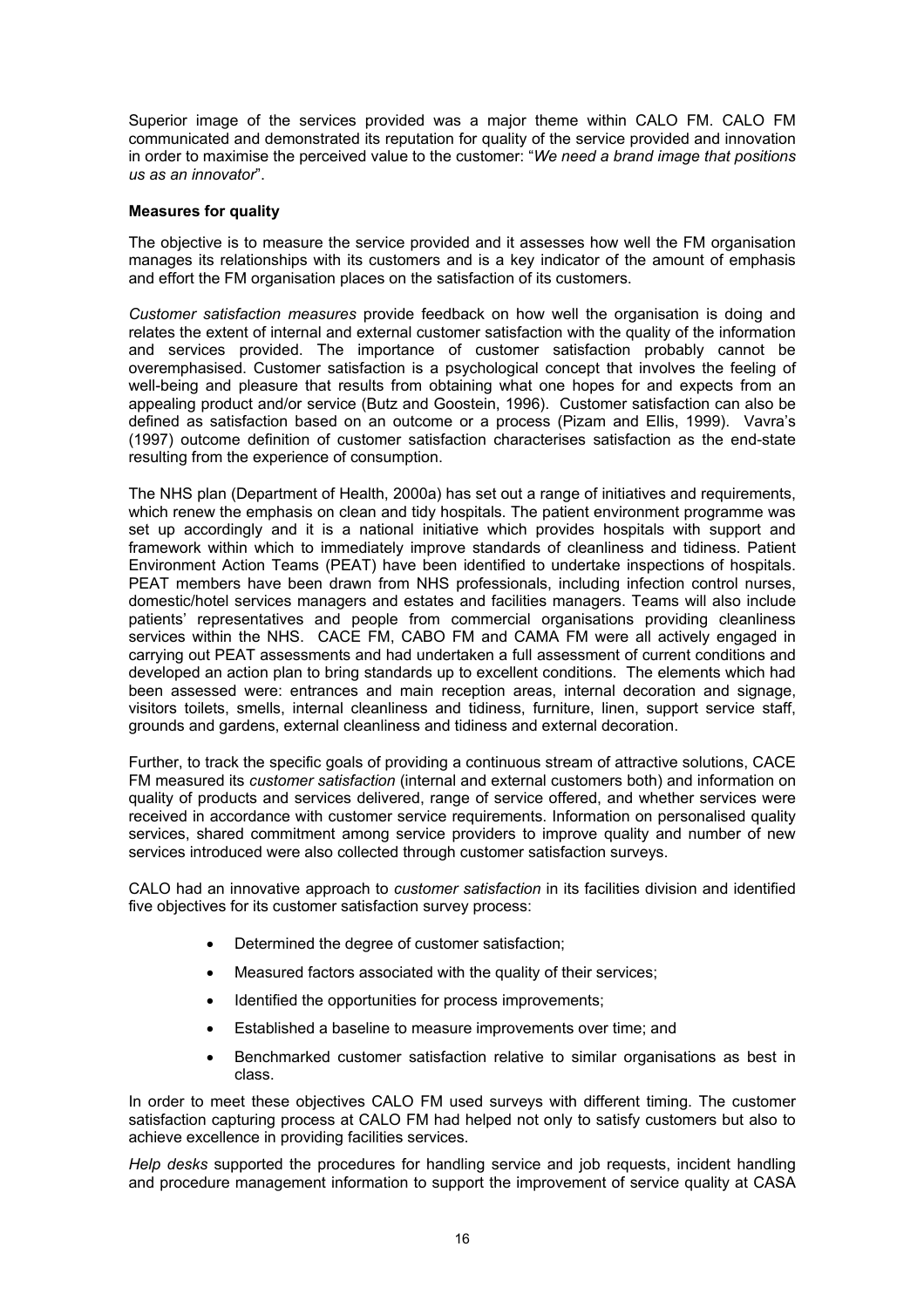FM, but there was a need for investment in better-trained, more expert staff and good knowledge support systems. Periodic review of the day-to-day operational quality performance was key to continual improvement of the facilities services and a knowledgeable and responsive operator was a great asset to customers.

At CABO FM, a help desk cultivated a strong customer service orientation and a human face and demonstrated factual improvements in service. Help desk evolved to be the primary day-to-day service interface with the customer and the main monitor of service performance and incident handling.

# **2. Timeliness**

This is the customers' degree of satisfaction with the timeliness of the delivery of facilities services. The attributes significant to the customer are linked directly to value added processes of whether the services are delivered on time within the organisation and are put into a form consistent with the quality and service partnerships measurements.

CAAB FM commented: "*We have identified that customer satisfaction measurement has an advantage and it provides a customer view of our performance, which can then be compared to our internal perception. We now have a balanced view of our performance, together with some ideas of our strengths and weaknesses. Assuming that we are in a competitive marketplace, we still have information on how our customers view our performance. Our only comparative viewpoint of reference is ourselves. In any competitive environment, it is important to add the dimension of competitive comparison to our customer satisfaction information* ". Accordingly, *service delivery response time*, *timeliness of communication with customers* and *timeliness of contract completion* were some of the issues that CAAB considered as important in capturing information from its customers.

CABO believed on "deliver on its promises" strategy and wanted to strengthen their reputation for value by focusing on delivering on specification and on-time to their customers. CABO believed that: "*Unless service delivery is handled better, with more accuracy and punctuality they will have trouble convincing customers on services that they provide*".

#### **Measures for Timeliness**

Satisfied customers are the mainstay of any business. Knowing what customers like and dislike can mean the difference between success and failure. Accordingly, *customer satisfaction surveys* are the most commonly used method for acquiring responses on timeliness. Almost all the case study organisations have some form of user feedback. Extent of internal and external customer satisfaction with the timeliness of different services and facilities provided is monitored through this mechanism.

One of CALO facilities managers commented: "*We need customer satisfaction measurement because we need to satisfy our customers. Therefore, we need to fully understand what the customer wants from service before we can deliver to that expectation, and before we can ever hope to measure customer satisfaction accurately* ". Accordingly, CALO analysed response times and help desk calls and records absenteeism. Call handling desks and service support help desks had progressively become centres of excellence in service delivery, promoting creative environments and becoming proactive as well as reacting quickly to unforeseen events.

CALA kept records on whether services were delivered when needed, if milestones were consistently met, if service was received on schedule, whether CALA FM did a good job to prevent problems that may lead to delays in providing FM services, and whether FM services provided timely information regarding changes affecting other divisions' actions.

CALO had an organisational wide objective of 98% satisfied customers. Since the same approach was used throughout CALO, it was possible to benchmark the various parts of the organisation by comparing them with each other. In this way, CALO FM collected information from its customers on whether customer requirements were researched in a timely and accurate manner, if planning was effective in obtaining timely services, and whether CALO FM developed FM strategies early in the planning process and collaborated with other divisions of CALO.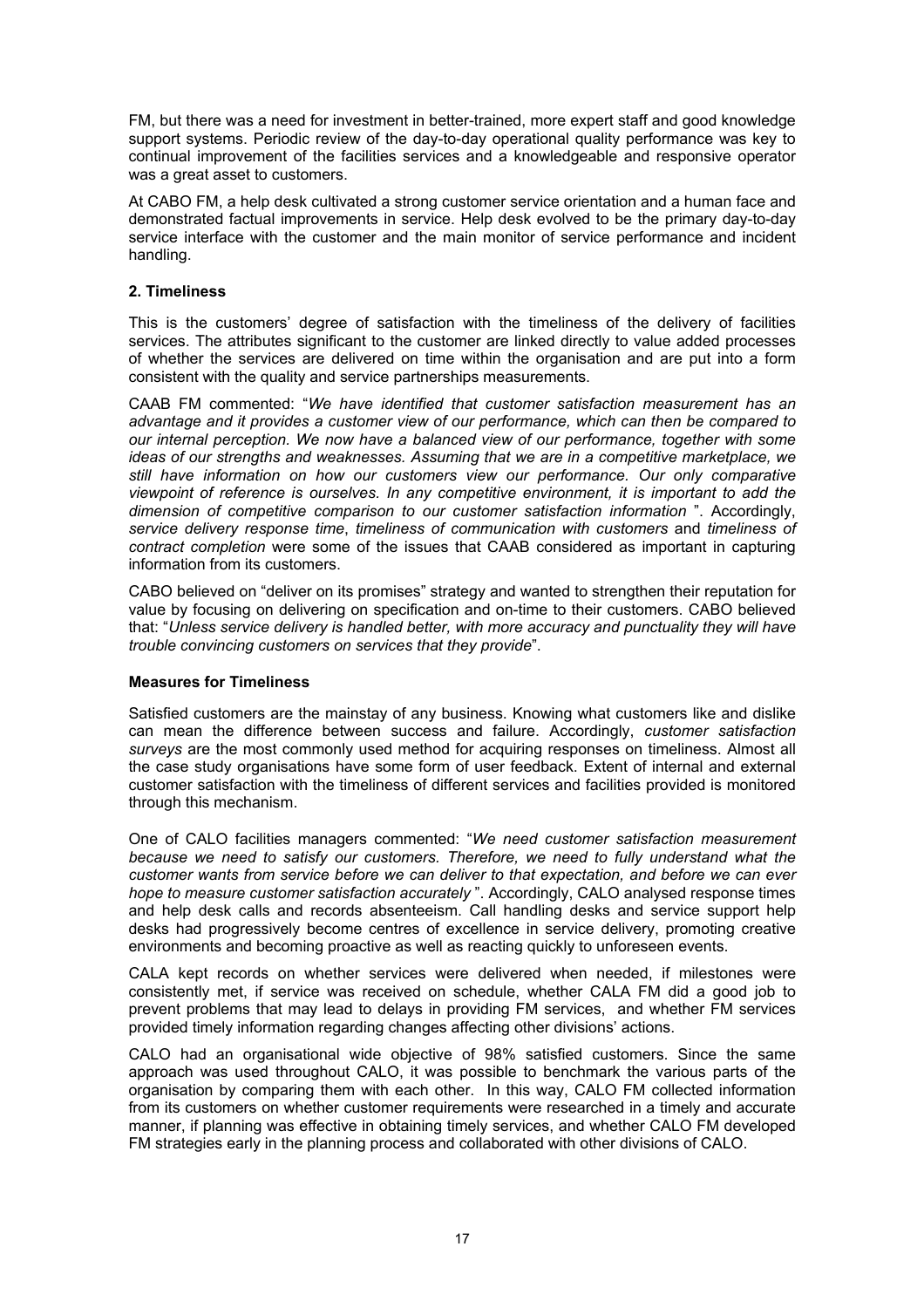#### **3. Degree of service partnerships and communication**

The perceptions, choices, and behaviour of all participants in the FM process affect the outcome of the service delivery. This element is based upon the degree of responsiveness of the FM team, the success of mechanisms which support teambuilding, and the degree of satisfaction with communications and problem solving.

For this critical success factor, the primary objectives are to provide effective service to and establish effective partnerships with, external and internal customers. Effective service and partnerships are key ingredients in assessing the health of any FM organisation in terms of satisfying customers' needs.

CACE FM identified collaboration, effectiveness of communication of FM objectives, flexibility of service delivery and degree of promotion of teamwork between FM and its customers as important issues to be captured from customers under this critical success factor.

The products that CAAB markets were all based on providing a high focus for customer service. Therefore, the customer relationships, and measuring the service provided, had become even more important. At CAAB FM, various methods were used to monitor customer perception of facilities service and associated relationships. Examples are satisfaction surveys, transaction based feedback cards and customer focus groups. CAAB had done some experiments with transaction-based feedback cards, which provide a continuous flow of information between regular surveys. The results from all sources were analysed, and improvement tables were compiled; every trend and comment logged, numbered, and allocated to an individual who was to take appropriate further action. The philosophy at CAAB FM was that every item of feedback represented an improvement opportunity.

At CAAB FM, a "distributor partnership" was considered as important as the organisation work closely with its service suppliers to ensure a superior experience for users by "*Positioning themselves as a strong business partner to attract the best service providers*".

# **Measures for service partnerships and communication**

The extent to which customers are satisfied with effective partnerships was measured and the data for this measure came from *customer satisfaction surveys*, like the previous instances identified above. The measure provided feedback from customers regarding their satisfaction with the degree of partnerships that existed between FM functions and customers in terms of responsiveness, cooperation and level of communication.

Service partnerships were considered important in delivering an effective FM service within CACE FM. CACE FM worked closely with service suppliers to ensure a superior experience for users of facilities within CACE FM. CACE FM believed in positioning itself as a strong business partner to attract the best service suppliers. Regular *customer surveys* carried out provided information about the effectiveness and efficiency of such collaborations.

Customer perceptions on issues relating to: flexibility in trying to meet the customer requirements, communication between the customer and the CAMA FM, provision of adequate information to process actions, responsiveness to end users suggestions and recommendations and the standards of the manuals produced, were assessed at CAMA FM.

#### **SUMMARY**

In the rapidly changing business environment of the 1990s, becoming truly customer focused is essential for the survival and success of virtually any business. Meeting and exceeding customer expectations is no longer the domain of only innovative, world-class competitors (Naumann & Giel, 1995). Customer satisfaction is the leading criterion for determining the quality that is actually delivered to customers through the service and by the accompanying servicing (Vavra, 1997). Therefore, the measurement and achievement of a high level of customer satisfaction demonstrates the FM's attention to stakeholders' goals. As a performance measure, this method has the following merits:

- Easy to administer;
- Allows targets to be set against which actual performance could be measured;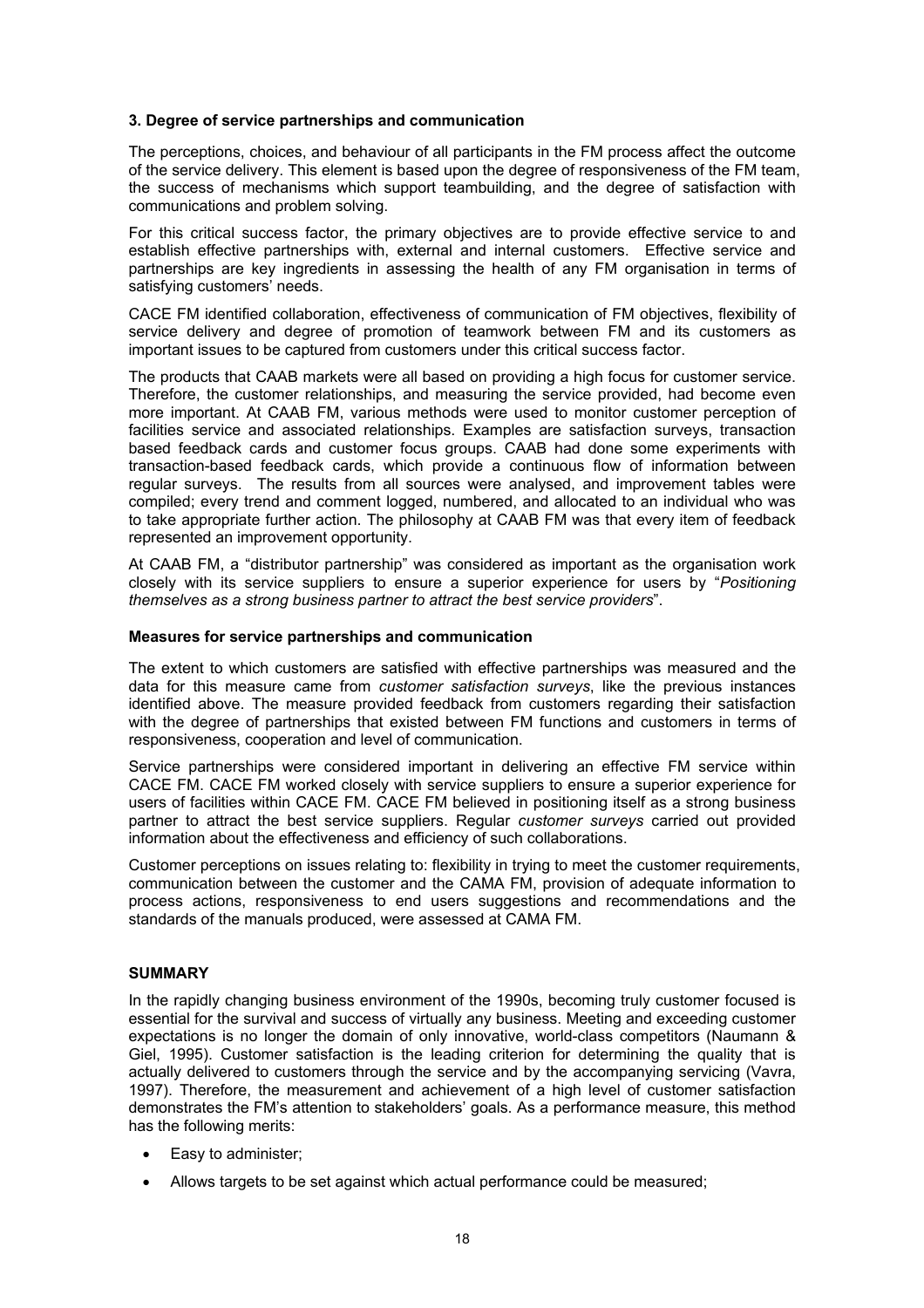- Allows transparency of FM operations; and
- Does not appear to have any dysfunctional consequences if pursued by the organisation.

Within the FM organisation there are a number of internal business processes that require focused management attention to ensure requirements and expectations are met as effectively as possible.

Further, measurement of customer satisfaction has received considerable interest in recent years. Customer satisfaction surveys are extensively used to determine the effectiveness of the FM system in providing quality services in a timely and accurate manner in meeting customer expectations. Customer satisfaction surveys also often provide a numerical value for the level of customer satisfaction, a percentage for example. Such index numbers indicate trends in satisfaction and allow correlations to be identified in order to assess the drivers and consequence of customer satisfaction. These surveys are utilised to obtain customer perceptions regarding the FM system and recommendations resulting from these surveys are promptly evaluated and results communicated to customers in a timely manner.

This paper has outlined three types of customer related critical success factors and associated performance measures uncovered primarily from the case studies. These critical success factors are quality, timeliness and degree of partnership and corporation. Following table (Table 2) summarises the findings:

| <b>Critical Success Factor</b>           | <b>Associated Measurement Tools</b>                |
|------------------------------------------|----------------------------------------------------|
| Quality                                  | Customer satisfaction surveys, help desk<br>output |
| Timeliness                               |                                                    |
| Degree of partnership and<br>corporation |                                                    |

#### Table 1: Types of customer related critical success factors and associated performance measures

These three types of issues provide a new perspective on the management of facilities which are aimed at increasing the effectiveness of the core organisation through increasing facilities performance. They are also a basis for the discussion around performance measurement in FM through the exposure of each type of critical success factor. Ultimately FM organisations shall use the measurement of customer satisfaction in dimensions identified above to identify the drivers of customer satisfaction so that they can develop long-term managed relationships with their customers.

It is not the existence of these types of success factors which is important issue for facilities managers but the way in which they are being measured, that is the exposure and the development of a shared understanding of each type of critical success factors and related measurement tools. The case study data provides evidence that it is always desirable to expose these performance measurement bases, as it is the first step in achieving a shared understanding or consensus within FM organisations.

An important point to note is that perceptions of performance are often more important than the FM organisation's actual performance in determining customer satisfaction. Even though the organisation's performance is outstanding, if customers perceives it to be poor or no better than the competition their satisfaction may well be low. If there is a shortfall between perceived performance and actual performance, the virtues of performance must be emphasised. It is also important to consider the importance that customers place on the different dimensions of performance. The organisation has to excel in aspects which customers care about most.

# **REFERENCES**

Albrecht, K. & Zempke, R. (1985). *Service America: Doing Business in the New Economy*. New York: Dow Jones Urwin.